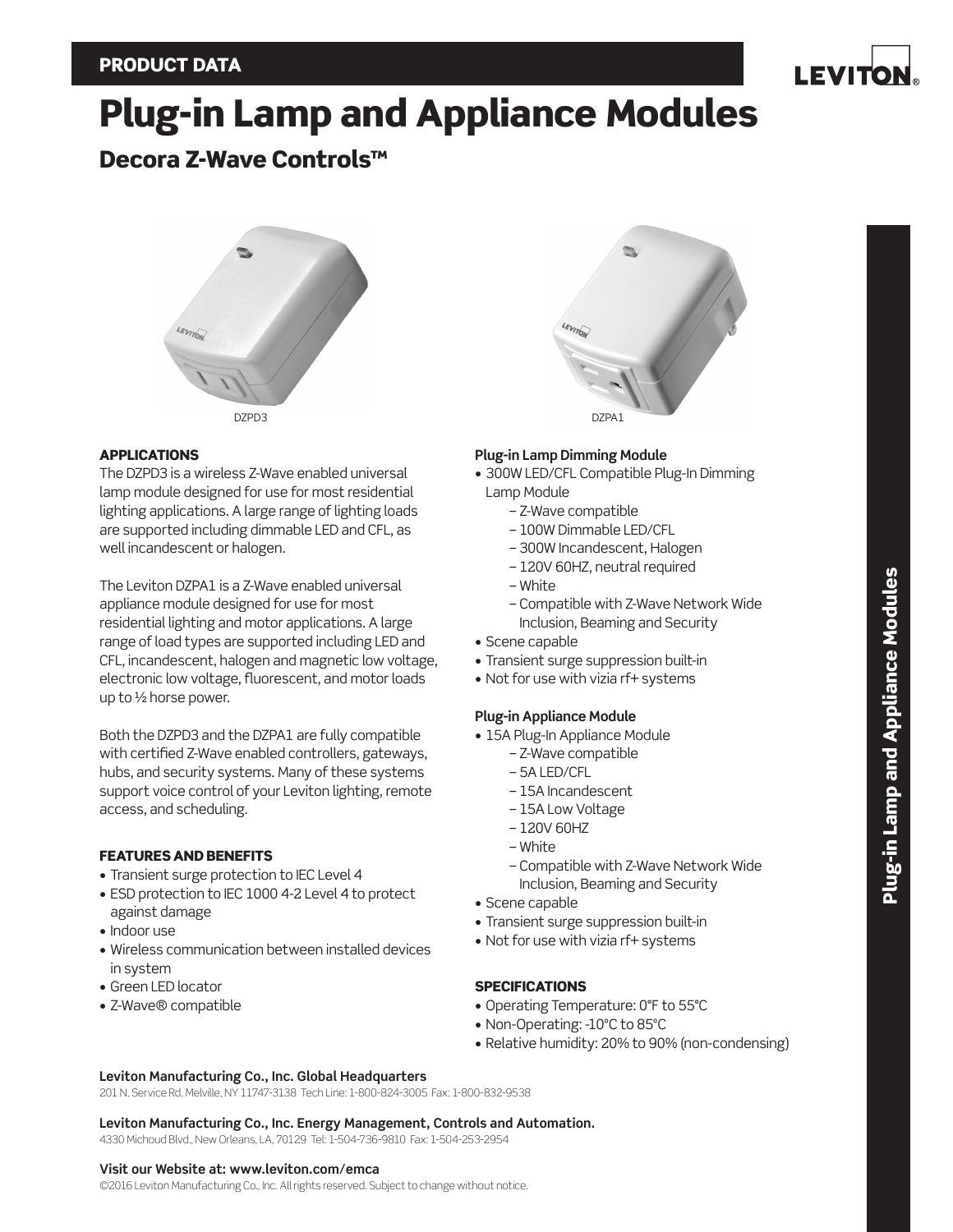



#### **Leviton Manufacturing Co., Inc. Global Headquarters** 1.56 (39.5)

201 N. Service Rd. Melville, NY 11747-3138 Tech Line: 1-800-824-3005 Fax: 1-800-832-9538

#### **Leviton Manufacturing Co., Inc. Energy Management, Controls and Automation.**

4330 Michoud Blvd., New Orleans, LA, 70129 Tel: 1-504-736-9810 Fax: 1-504-253-2954

#### **Visit our Website at: www.leviton.com/emca**

©2016 Leviton Manufacturing Co., Inc. All rights reserved. Subject to change without notice.